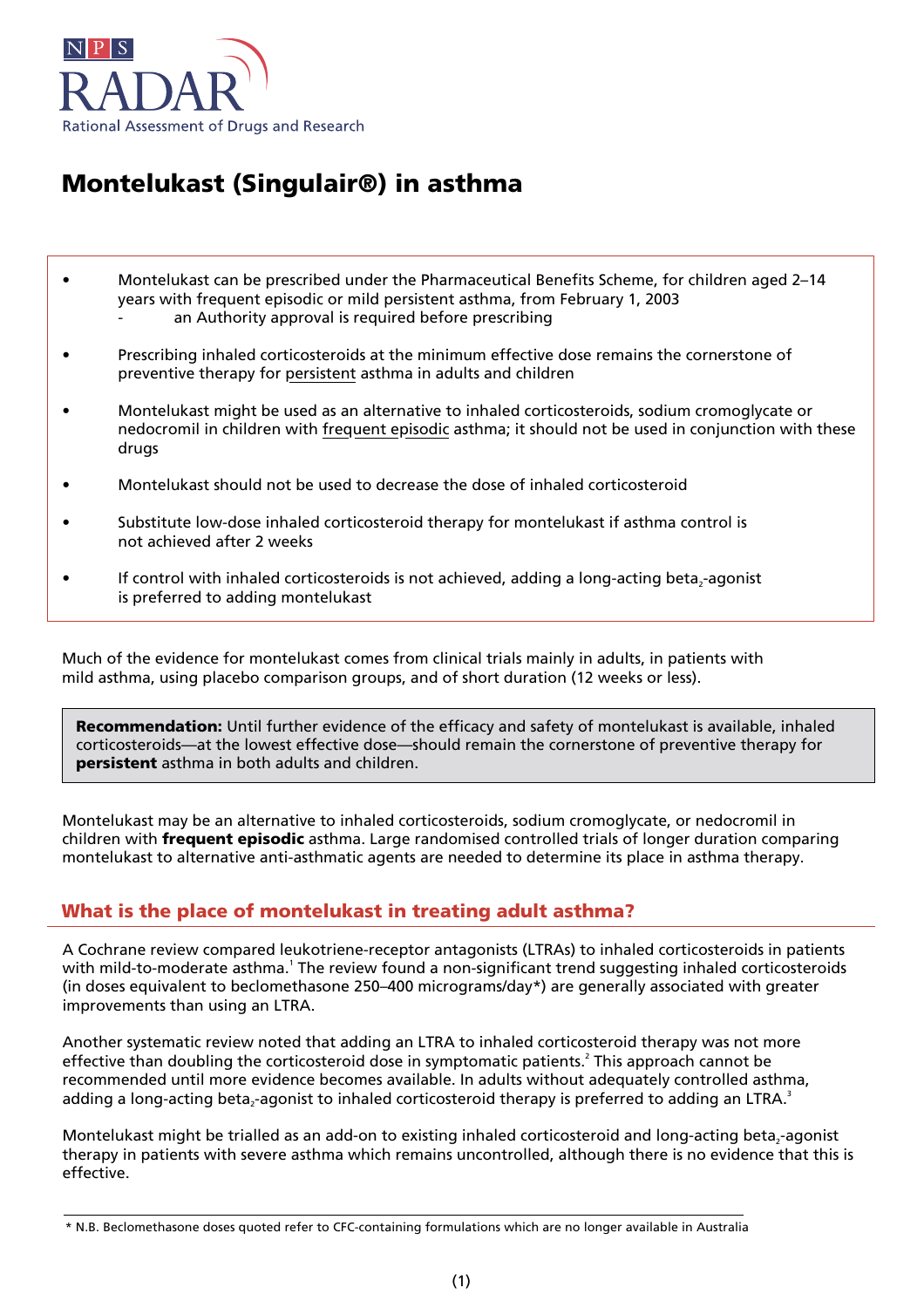# **What is the place of montelukast in treating paediatric asthma?**

In children with **persistent** asthma, inhaled corticosteroids should be used initially as preventive therapy.

Studies in children to date have been of short duration, using surrogate measures of efficacy (e.g. symptom diaries, FEV<sub>1</sub>), and have not focused on asthma exacerbations as an outcome.<sup>4,5</sup> Unreliable results from lung function monitoring in children (particularly those aged less than 6 years) makes measuring drug efficacy in this group problematic.<sup>5,6</sup>

Head-to-head comparisons of LTRAs with standard therapy in children are needed to determine the optimal place of these agents in paediatric asthma management. For the moment, montelukast may be considered in children with **frequent episodic** asthma although low-dose inhaled corticosteroid, sodium cromoglycate or nedocromil are probably preferred on the basis of greater clinical experience.

The response to LTRAs in patients with asthma varies. The 2002 Asthma Management Handbook advises a change to low-dose inhaled corticosteroid if no response to montelukast is seen in children after 2 weeks.<sup>6</sup>

### **Can montelukast be used as a sparing agent for the inhaled corticosteroid dose?**

No. There is no evidence that montelukast allows smaller doses of inhaled corticosteroid to be used *and* maintain adequate asthma control.

In adult patients with well-controlled mild-to-moderate asthma, there was no overall difference in the dose of inhaled corticosteroid that could be tapered following the addition of an LTRA compared to placebo.<sup>2</sup> In one trial, patients had their corticosteroid dose reduced by about one-third—without compromising asthma control—before the trial even began; this indicates that many patients receive higher doses of inhaled corticosteroids than clinically required.<sup>7</sup> Thus, in patients on medium-to-high inhaled corticosteroid doses, the size of the dose reduction possible by back-titrating the inhaled corticosteroid dose far outweighs that which can be achieved by adding an LTRA.<sup>2</sup>

The systematic review above did not find any trials investigating potential corticosteroid-sparing effects of LTRAs in children.

### **What adverse effects or drug interactions are relevant?**

Montelukast is well tolerated. However, as with all new drugs, long-term safety has not been established. Churg–Strauss syndrome, an eosinophilic vasculitis, has been reported with LTRAs in individuals taking either oral or high, inhaled doses of corticosteroids. In many cases, the reaction followed reduction or withdrawal of corticosteroid therapy although not all cases coincided with such changes.

It is unclear whether Churg–Strauss syndrome is causally related to LTRAs or if the reduced corticosteroid use unmasks this allergic reaction. Patients prescribed montelukast should be monitored for any developing eosinophilia, vasculitic rash, worsening pulmonary symptoms, cardiac complications, or peripheral neuropathy.<sup>8</sup>

The risk of clinically significant drug interactions with montelukast appears low.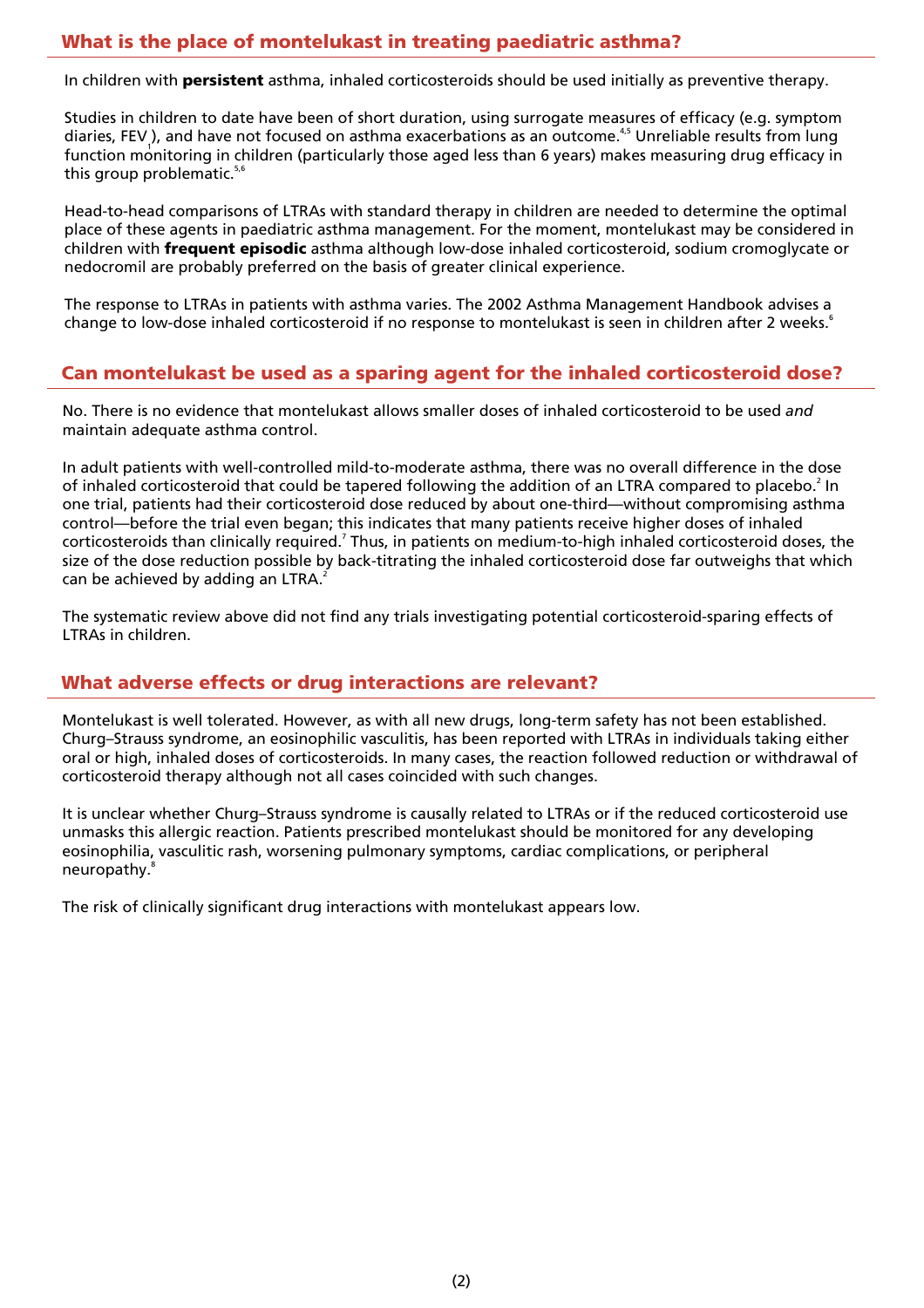### **References**

- 1. Ducharme F, Hicks GC. Anti-leukotriene agents compared to inhaled corticosteroids in the management of recurrent and/or chronic asthma. In: The Cochrane Library, Issue 1, 2002. Oxford: Update Software.
- 2. Ducharme FM. BMJ 2002;324:1545–51.
- 3. Fish J, et al. Chest 2001;120:423–30.
- 4. Knorr B, et al. JAMA 1998;279:1181–6.
- 5. Knorr B, et al. Pediatrics 2001;108(3):e48.
- 6. National Asthma Council. Asthma Management Handbook. 5th ed. Melbourne: National Asthma Council Australia Ltd., 2002.
- 7. Lofdahl CG, et al. BMJ 1999;319:87–90.
- 8. MCA/CSM. Curr Probl Pharmacovigil 1999;25:14.

#### **Prepared January 2003**

The information contained in this material is derived from a critical analysis of a wide range of authoritative evidence. Any treatment decisions based on this information should be made in the context of the individual clinical circumstances of each point.

**NPS is an independent, Australian organisation for Quality Use of Medicines**

National Prescribing Service Limited ACN 082 034 393 Level 7 418A Elizabeth Street Surry Hills NSW 2010 Phone: 02 8217 8700 Fax: 02 9211 7578 email: info@nps.org.au web: http://www.npsradar.org.au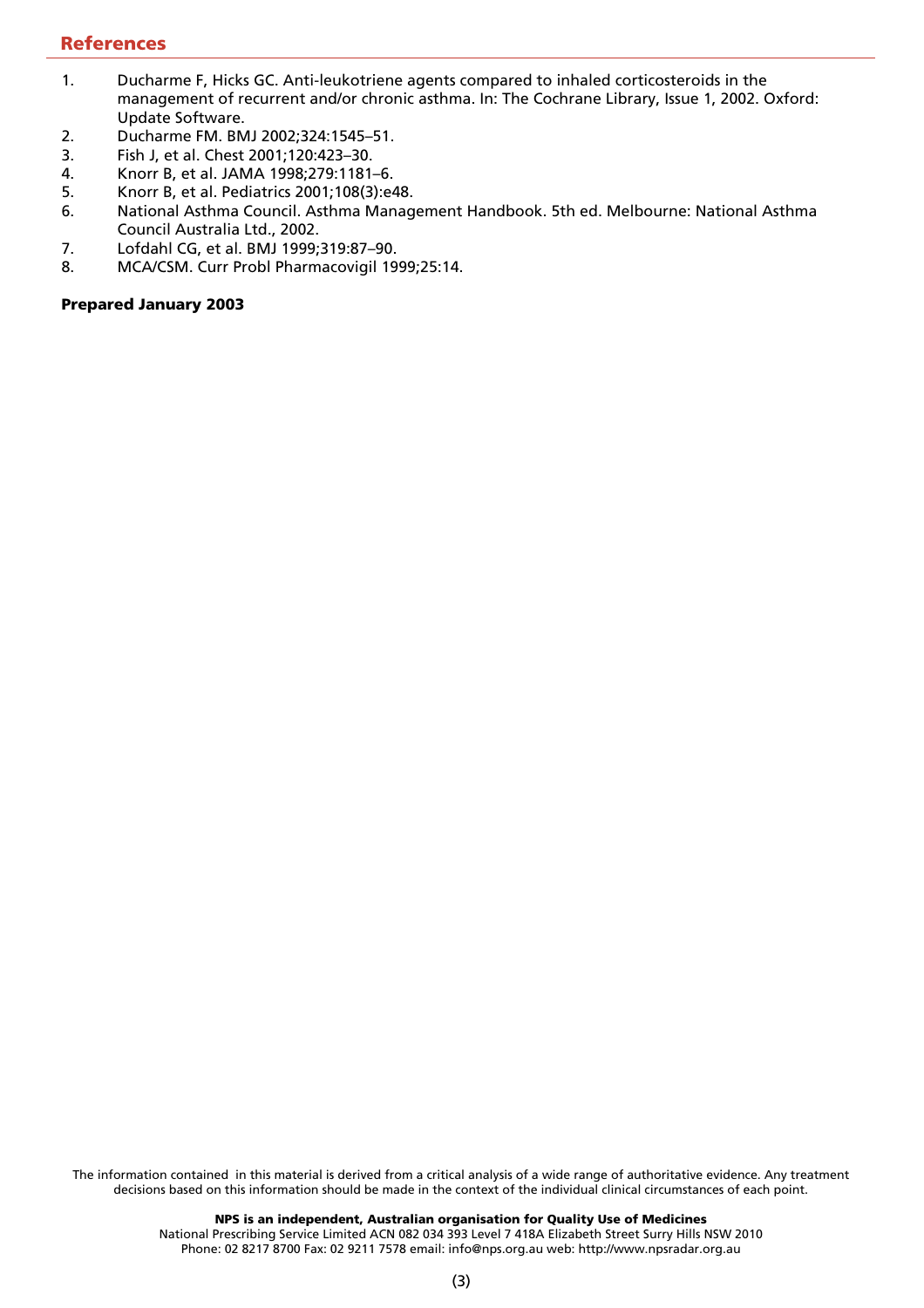

# **Who's right about thiazides - ALLHAT or ANBP2?**

Previous evidence has supported the efficacy of both low-dose thiazides and ACE inhibitors in hypertension without directly comparing the drugs. The Antihypertensive and Lipid-Lowering Treatment to prevent Heart Attack Trial<sup>1</sup> (ALLHAT) and the Second Australian National Blood Pressure Study<sup>2</sup> (ANBP2) compared major cardiovascular outcomes for hypertension in patients treated with thiazide diuretics, ACE inhibitors, or calcium-channel blockers. Publication of these trials has generated much discussion about their apparently contradictory results and the implications for antihypertensive therapy. However, similarities in their primary outcomes may be more important than their other differences. This document is intended to help clinicians make prescribing decisions based on an informed understanding of these trials.

#### **NPS Verdict**

- Low-dose thiazide diuretics merit serious consideration by all clinicians as an initial and/or adjunctive treatment for hypertension.
- Treating elderly people with hypertension with thiazide diuretics can be expected to result in similar reductions in major cardiovascular outcomes, including mortality, as regimens which include an ACE inhibitor or a calcium-channel blocker.
- Previously suggested cardiovascular advantages of ACE inhibitors above and beyond their ability to control blood pressure were not seen in ALLHAT, nor were they demonstrated convincingly in ANBP2.

#### **Practice points**

- Low-dose thiazide diuretics are safe for use in people with diabetes, although some increase in blood glucose might occur.
- More than one agent is commonly needed to achieve blood pressure controlƒespecially in high-risk groupsƒbut significant reductions in blood pressure can be achieved in these people.
- Choice of drug should take into account compelling indications, associated morbidity, overall cardiovascular risk and of course individual response.

# **Were there important differences between the studies and populations?**



#### **Differences in study populations**

\*ALLHAT black subgroup included African-Americans and some black Hispanics. ANBP2 population was 95% white; ethnic details of non-whites not given.

ALLHAT: Compared an ACE inhibitor or a calcium-channel blocker with a thiazide diuretic in 33,357 people with hypertension (aged > 55 yrs), who included blacks, Hispanics and women; all of whom had at least one additional cardiovascular risk factor. ANBP2 population was 95% white; ethnic details of nonwhites

ANBP2: Compared ACE inhibitor-based regimen with diureticbased regimen in a primary care setting, with 6083 elderly hypertensive patients who had few previous cardiovascular events.

The ALLHAT study population allows the findings to be applied to high-risk patients, such as diabetics, and to often under-represented groups such as African-Americans. These study populations may have also contributed to slight differences in outcome between the two studies.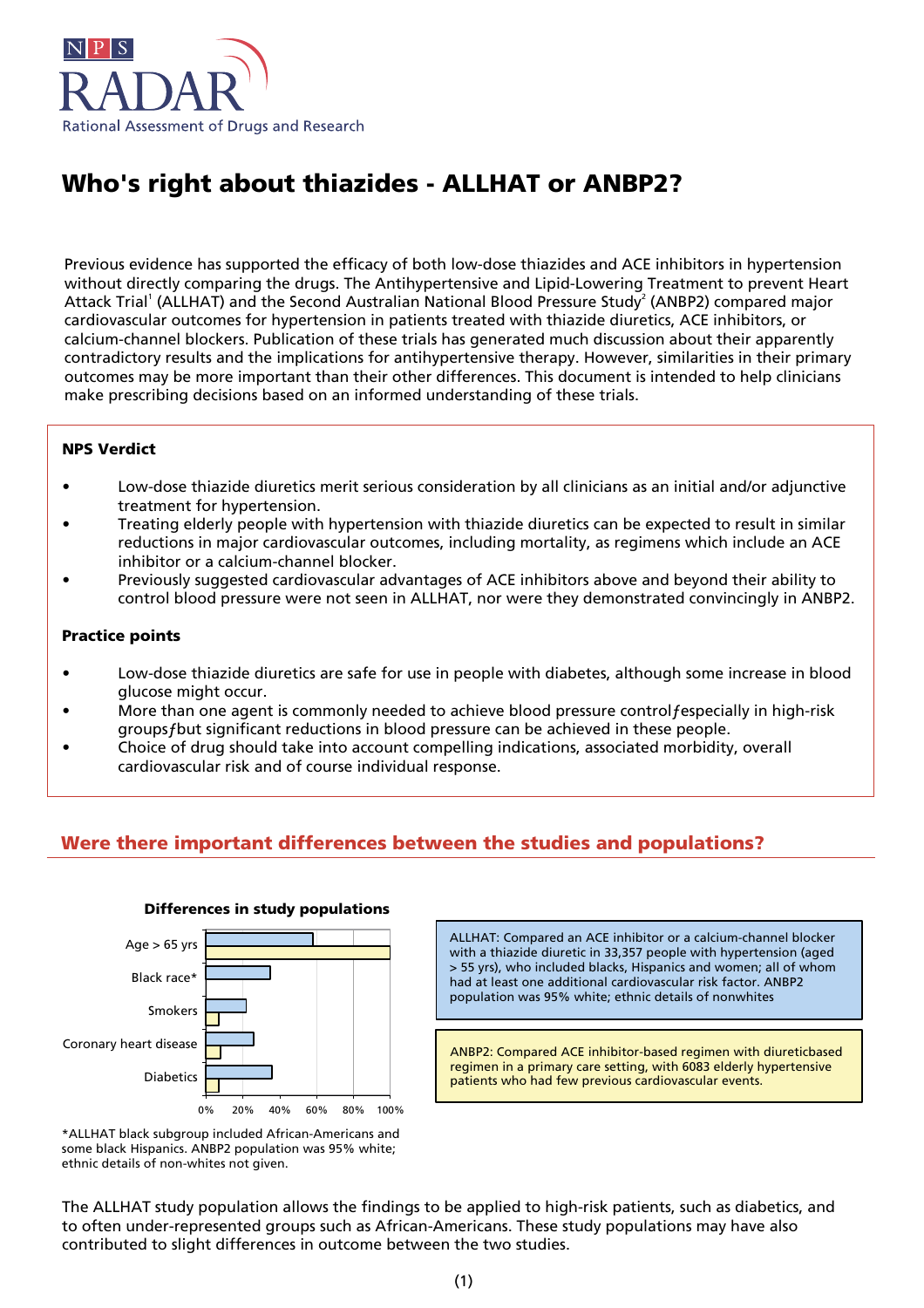# **Did thiazides perform better than ACE inhibitors?**

**Primary outcomes:** Combined rates of major cardiovascular events including death were not markedly different between treatment groups in either study and, as such, claims of thiazide 'superiority'<sup>1</sup> overstate the results. Nonetheless findings of 'no difference' in the diverse, high-risk ALLHAT population, similar rates of adverse effects, favourable tolerability, good adherence over 5 years and efficacy in controlling blood pressure confirm that thiazides have an important role in therapy (Table 1).

# **Table 1. Primary and secondary outcomes in ALLHAT and ANBP2**

|                                                                            | <b>Thiazide vs ACE inhibitor</b>                                                                                                                                                                                                                                                                                                                                       |                                                                                                                                                                    | Thiazide vs calcium-channel<br>blocker                            |
|----------------------------------------------------------------------------|------------------------------------------------------------------------------------------------------------------------------------------------------------------------------------------------------------------------------------------------------------------------------------------------------------------------------------------------------------------------|--------------------------------------------------------------------------------------------------------------------------------------------------------------------|-------------------------------------------------------------------|
|                                                                            | <b>ANBP2</b>                                                                                                                                                                                                                                                                                                                                                           | <b>ALLHAT</b>                                                                                                                                                      | <b>ALLHAT</b>                                                     |
| <b>No evidence of</b><br>difference*                                       | <b>All cardiovascular events</b><br>or death from any cause                                                                                                                                                                                                                                                                                                            | <b>Death from coronary heart disease</b><br>or non-fatal myocardial infarction                                                                                     |                                                                   |
|                                                                            | First cardiovascular event                                                                                                                                                                                                                                                                                                                                             | Death from any cause; combined coronary heart diseaset                                                                                                             |                                                                   |
|                                                                            |                                                                                                                                                                                                                                                                                                                                                                        |                                                                                                                                                                    | Combined cardiovascular<br>disease‡; stroke                       |
| Some evidence<br>of difference<br>(but see<br>Secondary<br>outcomes below) | ACE inhibitors showed some<br>reduction in risk for: first<br>myocardial infarction; and<br>cardiovascular events or death<br>in men only.<br>ACE inhibitors increased the risk<br>of fatal stroke, but not strokes<br>overall.<br>Note: Differences were mainly<br>seen in men and this study was<br>not powered to detect differences<br>in results based on gender. | ACE inhibitors showed<br>some increase in combined<br>cardiovascular disease and<br>stroke.<br>Note: Increased risk was<br>significantly related to<br>black race. | Increased rates of heart failure for<br>calcium-channel blockers. |

Primary outcomes in **bold font**, secondary outcomes are in plain font.

\* 'Difference' indicates a statistically significant result.

† Combined coronary heart disease (CHD) indicates CHD death, non-fatal myocardial infarction, coronary revascularisation procedures and hospitalised angina.

 Combined cardiovascular disease indicates CHD death, non-fatal myocardial infarction, stroke, coronary revascularisation procedures, hospitalised or treated angina, hospitalised or treated heart failure, and peripheral arterial disease.

Drugs used (ALLHAT/ANBP2): Thiazide (chlorthalidone/hydrochlorothiazide), ACE inhibitor (lisinopril/enalapril), calcium-channel blocker (amlodipine).

**Secondary outcomes:** In both studies, differences tended to emerge in secondary outcomes of interest only. Because the patient numbers are smaller in these subgroups, the conclusions may be less robust, particularly where the observed result is different to that seen in the overall study population. In evaluating the importance of the differences in the table above, note that:

- higher rates of stroke in the ACE inhibitor group in ALLHAT were due to higher rates in the large black subgroup whose blood pressure was less well controlled; this finding was not seen in non-black subjects.
- lower rates of myocardial infarctions in the ACE inhibitor group in ANBP2 were mostly non-fatal and were observed only among men. As the study was not designed to test gender differences this result should be treated cautiously.
- higher risks of heart failure have previously been associated with calcium-channel blockers.<sup>3</sup> However, the validity of heart failure diagnoses in ALLHAT has been questioned<sup>4,5</sup> due to the apparent lack of

a standard diagnostic protocol, and the possibility that heart failure symptoms (e.g. oedema) may have been masked in the diuretic group resulting in underdiagnosis.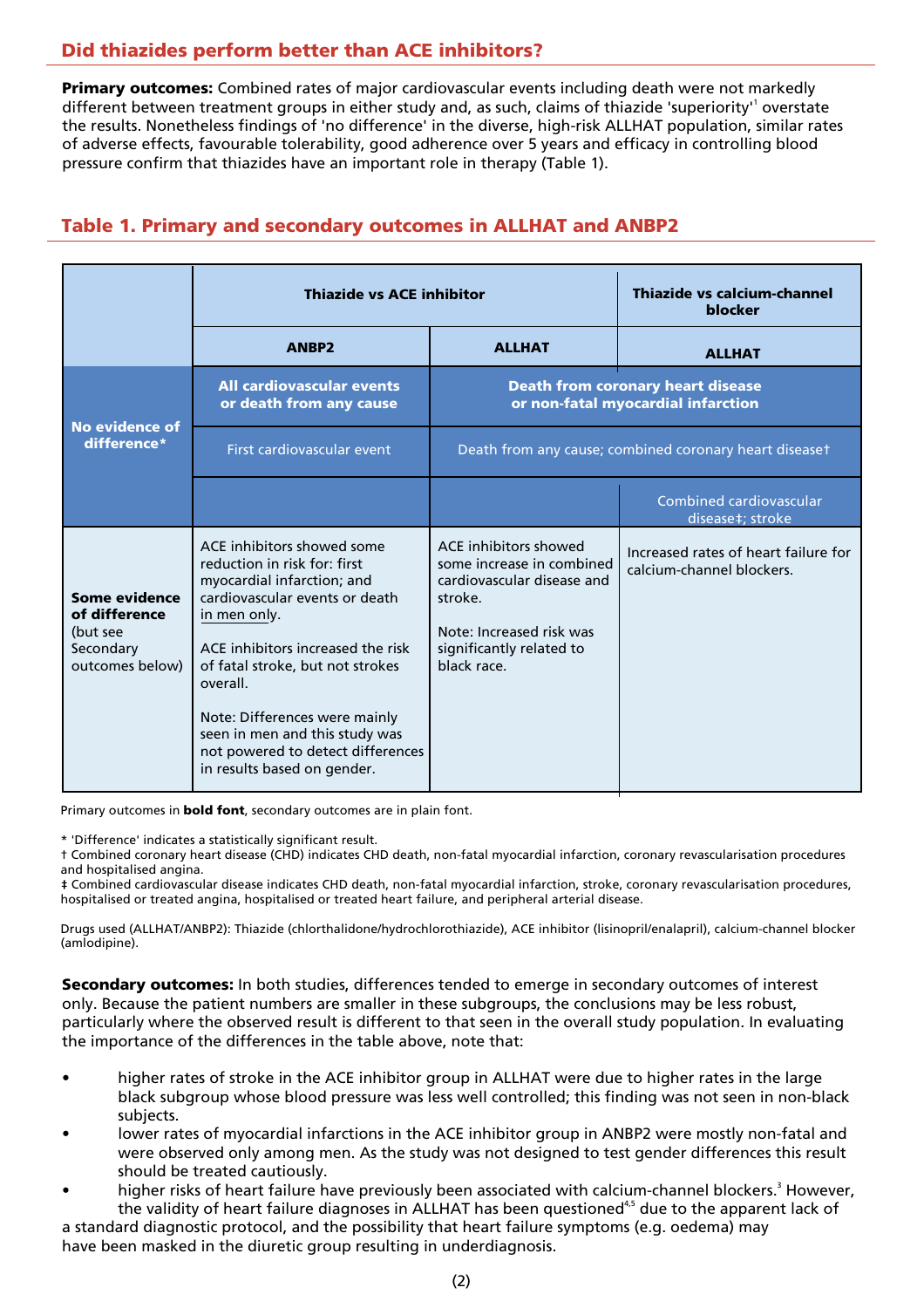### **Safety outcomes and adverse events**

In ALLHAT, there were no significant differences in rates of hospitalised gastrointestinal bleeding, cancer or end-stage renal disease in the different treatment groups. Potassium and glucose increased in the thiazide group, but did not lead to a difference in clinical outcomes. Although there were slightly more discontinuations due to abnormal laboratory values for thiazides, discontinuations due to overall adverse effects were fewer for thiazides compared to ACE inhibitors. Adherence to medication over 5 years was also better in the thiazide group.

Adverse events were not reported in ANBP2.

### **What about people with diabetes?**

Thiazides have sometimes been avoided in diabetes due to the metabolic effects seen at high doses. In ALLHAT, while there was a slight increase in the number of patients with fasting blood glucose > 7.0 mmol/L in the thiazide group compared to ACE inhibitors or calcium-channel blockers, importantly, cardiovascular outcomes were no different for those treated with thiazides in the large diabetic subgroup (n=12,063).

### **Is one drug enough to control hypertension?**

Although study results are described according to the treatment initially assigned, additional medications were frequently required in both trials. In ANBP2, around one-third of those still taking the study drug were taking extra medications at the study's end. In ALLHAT, on average two antihypertensives were being taken after 5 years, and only 40% of those who achieved target blood pressure were on one agent.<sup>6</sup> Neither study provides evidence about which combinations of medication should be used.

### **Why do the study results appear to be conflicting?**

Modest benefits of ACE inhibitors in ANBP2 were not demonstrated in ALLHAT. The difference in results between the two studies may have been due to:

- **Poorer blood pressure control:** Fewer of those treated with ACE inhibitors in ALLHAT achieved the target blood pressure (61.2% vs diuretic 68.2%) and mean follow-up systolic blood pressure was 2 mmHg higher than the diuretic group. In ANBP2, blood pressure reductions were similar in both study arms.<sup>ª</sup> This variation alone may have affected outcomes and was possibly contributed to by:
	- o **Artificial drug protocols** which added beta-blockers, clonidine and reserpine to the study drugs when extra drugs were needed. Adding beta-blockers + thiazides is a more conventional antihypertensive combination than ACE inhibitor + beta-blocker combinations. In ANBP2, GPs were aware of study drugs and were free to choose doses and additional medications–a scenario perhaps closer to real-life clinical practice.
- o **The high proportion of people of black race** may limit generalisability to non-black populations. Higher rates of stroke and cardiovascular disease in ACE inhibitor-treated African-Americans in ALLHAT were perhaps related to their known poorer response to drugs affecting the renin-angiotensin system.<sup>7</sup> Coupled with an increased population risk of stroke<sup>7</sup>, the consequences of poorer blood pressure control in ALLHAT blacks generally may have been greater in this treatment group.

Even if the effects of ACE inhibitors were underestimated because of these factors, the evidence for thiazides on blood pressure control, major cardiovascular outcomes and safety remains strong. ANBP2 demonstrates that ACE inhibitors are effective in preventing major outcomes, but provides little evidence for a clear advantage over thiazides.

 $^{\rm a}$  Target BP in ALLHAT was < 140/90 mmHg, in ANBP2 the target was to reduce systolic by 20 mmHg to < 160 mmHg then < 140 mmHg, and diastolic by at least 10 mmHg to < 90 mmHg and then < 80 mmHg if tolerated.